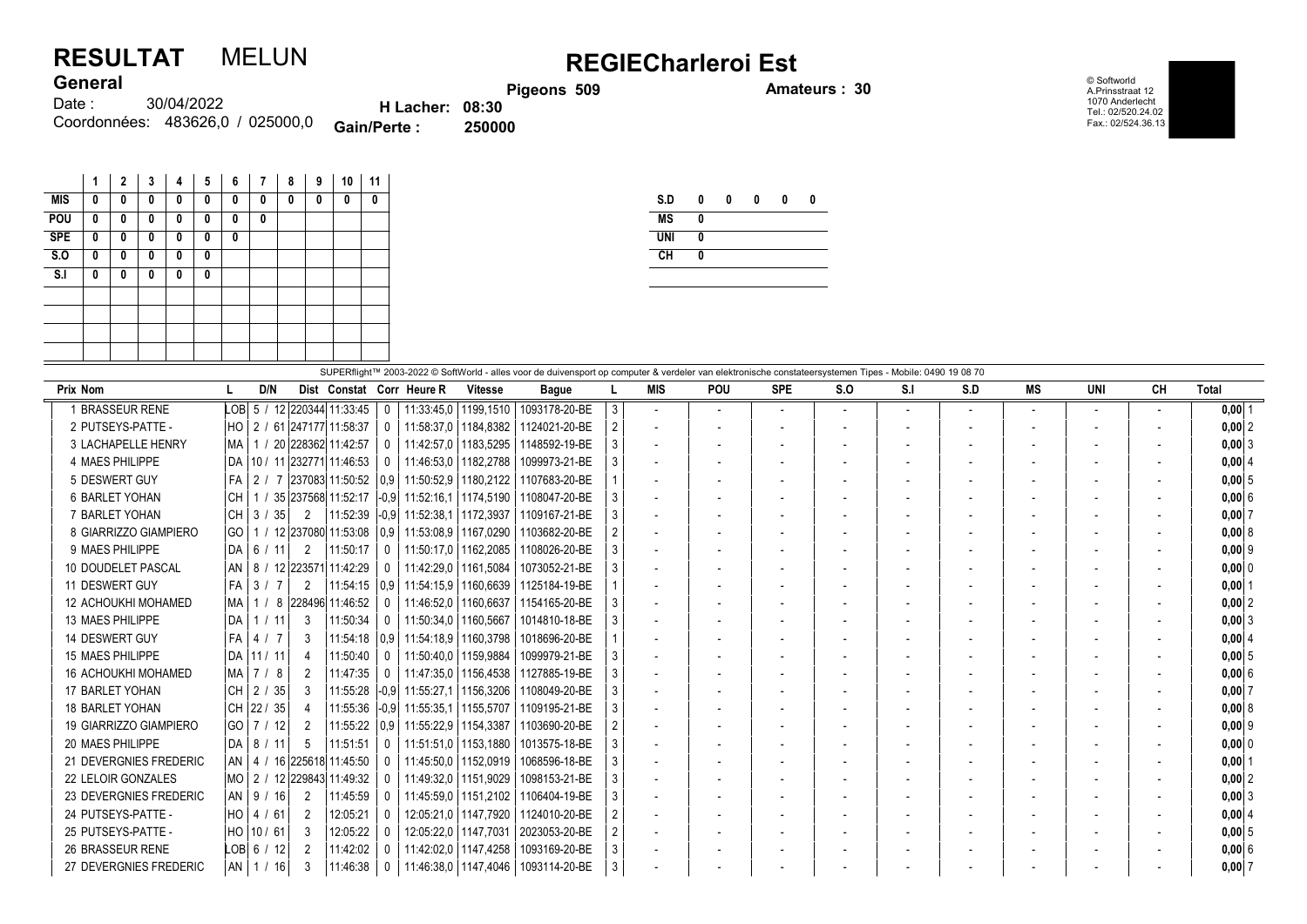| Prix Nom                      |             | D/N           |                | Dist Constat Corr Heure R                               |                |                        | <b>Vitesse</b>                                                    | Bague                                      |                           | MIS | POU | <b>SPE</b> | S.O | S.I | S.D | MS | UNI | <b>CH</b> | <b>Total</b> |
|-------------------------------|-------------|---------------|----------------|---------------------------------------------------------|----------------|------------------------|-------------------------------------------------------------------|--------------------------------------------|---------------------------|-----|-----|------------|-----|-----|-----|----|-----|-----------|--------------|
| 28 PUTSEYS-PATTE              | HO 59 / 61  |               |                | $12:05:39$ 0                                            |                |                        | 12:05:39.0   1146.1952                                            | 1042319-16-BE                              | $\overline{2}$            |     |     |            |     |     |     |    |     |           | 0,008        |
| 29 PUTSEYS-PATTE -            | HO 1 / 61   |               | -5             | 12:06:27                                                | 0              |                        | 12:06:27.0 1141.9589                                              | 1124072-20-BE                              | $\overline{c}$            |     |     |            |     |     |     |    |     |           | $0,00$ 9     |
| 30 BARLET YOHAN               |             | CH 34/35      | -5             |                                                         |                |                        | 11:58:07 -0.9 11:58:06.1 1141.5959                                | 1109178-21-BE                              | 3                         |     |     |            |     |     |     |    |     |           | 0,00 0       |
| 31 PUTSEYS-PATTE -            |             | HO  41 / 61   | -6             | 12:06:42                                                | 0              |                        | 12:06:42.0   1140.6414                                            | 1124077-20-BE                              | 2                         |     |     |            |     |     |     |    |     |           | $0,00$  1    |
| 32 PUTSEYS-PATTE -            | HO  44 / 61 |               |                | 12:06:43                                                | 0              | 12:06:43.0   1140.5537 |                                                                   | 1010873-18-BE                              |                           |     |     |            |     |     |     |    |     |           | $0,00$ 2     |
| 33 PUTSEYS-PATTE -            | HO 58 / 61  |               | -8             | 12:06:44                                                | 0              |                        | 12:06:44.0   1140.4660                                            | 1124918-20-BE                              |                           |     |     |            |     |     |     |    |     |           | $0,00$ 3     |
| 34 STOFFE JOHNNY              |             |               |                | AN 20 / 24 224792 11:47:11                              | 0              |                        | 11:47:11.0   1140.0152                                            | 1108472-21-BE                              | 3                         |     |     |            |     |     |     |    |     |           | 0,0014       |
| 35 MALENGRE JEAN-MARIE        |             |               |                | AN   14 / 17   225673   11:47:59                        | 0              |                        | 11:47:59.0   1139.8586                                            | 1092159-20-BE                              | 3                         |     |     |            |     |     |     |    |     |           | $0,00$ 5     |
| 36 LACHAPELLE HENRY           |             | MA   2 / 20   | $\overline{2}$ | 11:50:21                                                | 0              |                        | 11:50:21,0   1139,8153                                            | 1001039-18-BE                              | 3                         |     |     |            |     |     |     |    |     |           | 0,006        |
| 37 PUTSEYS-PATTE -            |             | HO 46 / 61    | -9             | 12:07:01                                                | 0              |                        | 12:07:01.0   1138.9770                                            | 1122136-21-BE                              |                           |     |     |            |     |     |     |    |     |           | 0,007        |
| <b>38 DEVERGNIES FREDERIC</b> |             | AN   14 / 16  | -4             | 11:48:22                                                | 0              |                        | 11:48:22,0   1137,3786                                            | 1093137-20-BE                              | 3                         |     |     |            |     |     |     |    |     |           | 0,008        |
| 39 BRASSEUR RENE              |             | LOB  2 / 12   | -3             | 11:43:46                                                | $\overline{0}$ |                        |                                                                   | 11:43:46.0   1137.1615   1127383-19-BE     | 3                         |     |     |            |     |     |     |    |     |           | $0,00$  9    |
| <b>40 DEVERGNIES FREDERIC</b> |             | AN 3 / 16     | -5             | 11:48:27                                                | 0              |                        | 11:48:27,0   1136,9010                                            | 1093113-20-BE                              | 3                         |     |     |            |     |     |     |    |     |           | 0,00 0       |
| 41 PUTSEYS-PATTE -            | HO 15 / 61  |               | -10            | 12:07:51                                                | 0              |                        | 12:07:51.0   1134.6202                                            | 1122012-21-BE                              |                           |     |     |            |     |     |     |    |     |           | $0,00$ 1     |
| 42 LACHAPELLE HENRY           |             | MA 14 / 20    | -3             | 11:51:25                                                | 0              | 11:51:25.0   1133.7791 |                                                                   | 1099953-21-BE                              | 3                         |     |     |            |     |     |     |    |     |           | 0,002        |
| 43 DESWERT GUY                | FA I        | 1/7           | 4              | $11:59:17$ 0.9                                          |                |                        | 11:59:17.9   1132.7515                                            | 1039414-16-BE                              |                           |     |     |            |     |     |     |    |     |           | $0,00$ 3     |
| <b>44 ROMAIN DENIS</b>        |             |               |                | LOD 10 / 23 234394 11:56:58                             | 0              |                        | 11:56:58.0   1132.5205                                            | 1058642-21-BE                              |                           |     |     |            |     |     |     |    |     |           | 0,004        |
| <b>45 STOFFE JOHNNY</b>       | AN I        | 3 / 24        | $\overline{2}$ | 11:48:30                                                | 0              | 11:48:30.0   1132.4534 |                                                                   | 1102441-20-BE                              | 3                         |     |     |            |     |     |     |    |     |           | $0,00$ 5     |
| 46 MAES PHILIPPE              |             | DA   9 / 11   | -6             | 11:55:34                                                | 0              |                        | 11:55:34.0   1132.3383                                            | 1101883-20-BE                              |                           |     |     |            |     |     |     |    |     |           | 0,006        |
| 47 GIARRIZZO GIAMPIERO        |             | GO  6 / 12    | -3             |                                                         |                |                        | $\vert$ 11:59:36 $\vert$ 0,9 $\vert$ 11:59:36,9 $\vert$ 1131,0259 | 1103654-20-BE                              | $\overline{2}$            |     |     |            |     |     |     |    |     |           | 0,007        |
| 48 PUTSEYS-PATTE -            |             |               | - 11           | 12:08:33                                                | 0              |                        | 12:08:33,0   1130,9860                                            | 1124041-20-BE                              | $\overline{c}$            |     |     |            |     |     |     |    |     |           | 0,00 8       |
| 49 BARLET YOHAN               |             | CH   11 / 35  | -6             | 12:00:09                                                | $ -0.9$        |                        | 12:00:08.1   1130.5495                                            | 1108052-20-BE                              | 3                         |     |     |            |     |     |     |    |     |           | $0,00$  9    |
| 50 BARLET YOHAN               |             | CH 13/35      |                | 12:00:18                                                | $ -0.9$        | 12:00:17.1   1129.7430 |                                                                   | 1108058-20-BE                              | 3                         |     |     |            |     |     |     |    |     |           | $0,00$ 0     |
| 51 DEVERGNIES FREDERIC        |             | AN 15 / 16    | -6             | 11:49:50                                                | 0              | 11:49:50,0   1129,0309 |                                                                   | 1093135-20-BE                              | 3                         |     |     |            |     |     |     |    |     |           | $0,00$   1   |
| 52 LACHAPELLE HENRY           |             | MA   8 / 20   |                | 11:52:21                                                | 0              |                        | 11:52:21.0   1128.5496                                            | 1099952-21-BE                              | 3                         |     |     |            |     |     |     |    |     |           | $0,00$ 2     |
| 53 LACHAPELLE HENRY           |             | MA   11 / 20  | .5             | 11:52:22                                                | 0              |                        | 11:52:22.0   1128.4566                                            | 1099944-21-BE                              | 3                         |     |     |            |     |     |     |    |     |           | $0,00$ 3     |
| 54 ACHOUKHI MOHAMED           | MA 6 / 8    |               | -3             | 11:52:33                                                | 0              | 11:52:33,0   1128,0968 |                                                                   | 1102599-20-BE                              | 3                         |     |     |            |     |     |     |    |     |           | 0,004        |
| 55 DOUDELET PASCAL            |             | $AN$   4 / 12 | 2              | 11:48:19                                                | 0              |                        | 11:48:19.0   1127.3435                                            | 1050467-20-BE                              |                           |     |     |            |     |     |     |    |     |           | $0,00$ 5     |
| 56 STOFFE JOHNNY              |             | AN   7 / 24   | -3             | 11:49:42                                                | 0              |                        | 11:49:42,0   1125,6485                                            | 1106226-19-BE                              | 3                         |     |     |            |     |     |     |    |     |           | 0,006        |
| 57 PUTSEYS-PATTE -            | HO 54 / 61  |               | -12            | 12:09:37                                                | 0              |                        | 12:09:37,0   1125,4929                                            | 1117439-19-BE                              | 2                         |     |     |            |     |     |     |    |     |           | $0,00$ 7     |
| 58 LACHAPELLE HENRY           |             | MA 16 / 20    | -6             | 11:53:00                                                | 0              |                        | 11:53:00.0   1124.9360                                            | 1099945-21-BE                              | 3                         |     |     |            |     |     |     |    |     |           | 0,008        |
| 59 LACHAPELLE HENRY           |             | MA   4 / 20   | -7             | 11:53:01                                                | 0              |                        | 11:53:01.0   1124.8436                                            | 1078146-21-BE                              | 3                         |     |     |            |     |     |     |    |     |           | $0,00$ 9     |
| 60 LACHAPELLE HENRY           |             | MA 19 / 20    | -8             | 11:53:04                                                | 0              | 11:53:04.0   1124.5666 |                                                                   | 1099941-21-BE                              | 3                         |     |     |            |     |     |     |    |     |           | $0,000$ 0    |
| 61 STOFFE JOHNNY              |             | AN 15 / 24    |                | 11:50:06                                                | $\mathbf{0}$   |                        | 11:50:06.0   1123.3983                                            | 1102464-20-BE                              | 3                         |     |     |            |     |     |     |    |     |           | $0,00$ 1     |
| 62 MAES PHILIPPE              |             | DA   7 / 11   |                | 11:57:16                                                | 0              |                        | 11:57:16.0   1123.0508                                            | 1108234-20-BE                              | 3                         |     |     |            |     |     |     |    |     |           | $0,00$  2    |
| 63 DEVERGNIES FREDERIC        |             | AN 12 / 16    |                | 11:51:07                                                | 0              |                        | 11:51:07,0   1121,8265                                            | 1081359-17-BE                              |                           |     |     |            |     |     |     |    |     |           | $0,00$ 3     |
| 64 PUTSEYS-PATTE              |             |               | -13            | 12:10:42                                                | $\mathbf{0}$   |                        |                                                                   | 12:10:42.0   1119.9683   1117449-19-BE     |                           |     |     |            |     |     |     |    |     |           | $0,00$ 4     |
| 65 STOFFE JOHNNY              |             | AN 24 / 24    | - 5            | $11:50:48$ $\mid$ 0                                     |                |                        |                                                                   | 11:50:48.0   1119.4821   1100572-21-BE     | 3                         |     |     |            |     |     |     |    |     |           | $0,00$ 5     |
| 66 LACHAPELLE HENRY           |             | MA   5 / 20   | 9              | 11:54:05                                                |                |                        |                                                                   | 0   11:54:05,0   1118,9645   1001079-18-BE | $\ensuremath{\mathsf{3}}$ |     |     |            |     |     |     |    |     |           | $0,00$ 6     |
| 67 ACHOUKHI MOHAMED           | MA 2 / 8    |               | 4              | $11:54:14$ 0                                            |                |                        |                                                                   | 11:54:14,0   1118,7989   1102602-20-BE     | 3                         |     |     |            |     |     |     |    |     |           | 0,007        |
| 68 ROMAIN DENIS               |             | $LOD$ 19 / 23 | $\overline{2}$ | $11:59:31$ 0                                            |                |                        |                                                                   | 11:59:31,0   1118,7369   1107407-20-BE     |                           |     |     |            |     |     |     |    |     |           | 0,008        |
| 69 LACHAPELLE HENRY           |             | MA   9 / 20   | - 10           | $11:54:19$ 0                                            |                |                        |                                                                   | 11:54:19,0   1117,6866   1140587-21-BE     | 3                         |     |     |            |     |     |     |    |     |           | $0,00$ 9     |
| 70 DOUDELET PASCAL            |             | AN   9 / 12   | - 3            | $11:50:05$ 0                                            |                |                        |                                                                   | 11:50:05.0   1117.3894   1073051-21-BE     | 3                         |     |     |            |     |     |     |    |     |           | $0,00$ 0     |
| 71 DEVERGNIES FREDERIC        |             | AN   2 / 16   | - 8            | $11:51:57$ 0                                            |                |                        |                                                                   | 11:51:57.0   1117.1973   1068617-18-BE     | 3                         |     |     |            |     |     |     |    |     |           | $0,00$  1    |
| 72 DE BELS-CRETON             |             |               |                | $\textsf{LOB}\vert\,3$ / 32 221557 11:48:19 $\vert\,$ 0 |                |                        |                                                                   | 11:48:19,0   1117,1880   1098872-21-BE     | 3                         |     |     |            |     |     |     |    |     |           | $0,00$ 2     |
| 73 MAES PHILIPPE              |             | DA 3/11       | - 8            | $11:58:24$ 0                                            |                |                        |                                                                   | 11:58:24,0   1116,9434   1108034-20-BE     | 3                         |     |     |            |     |     |     |    |     |           | $0,00$ 3     |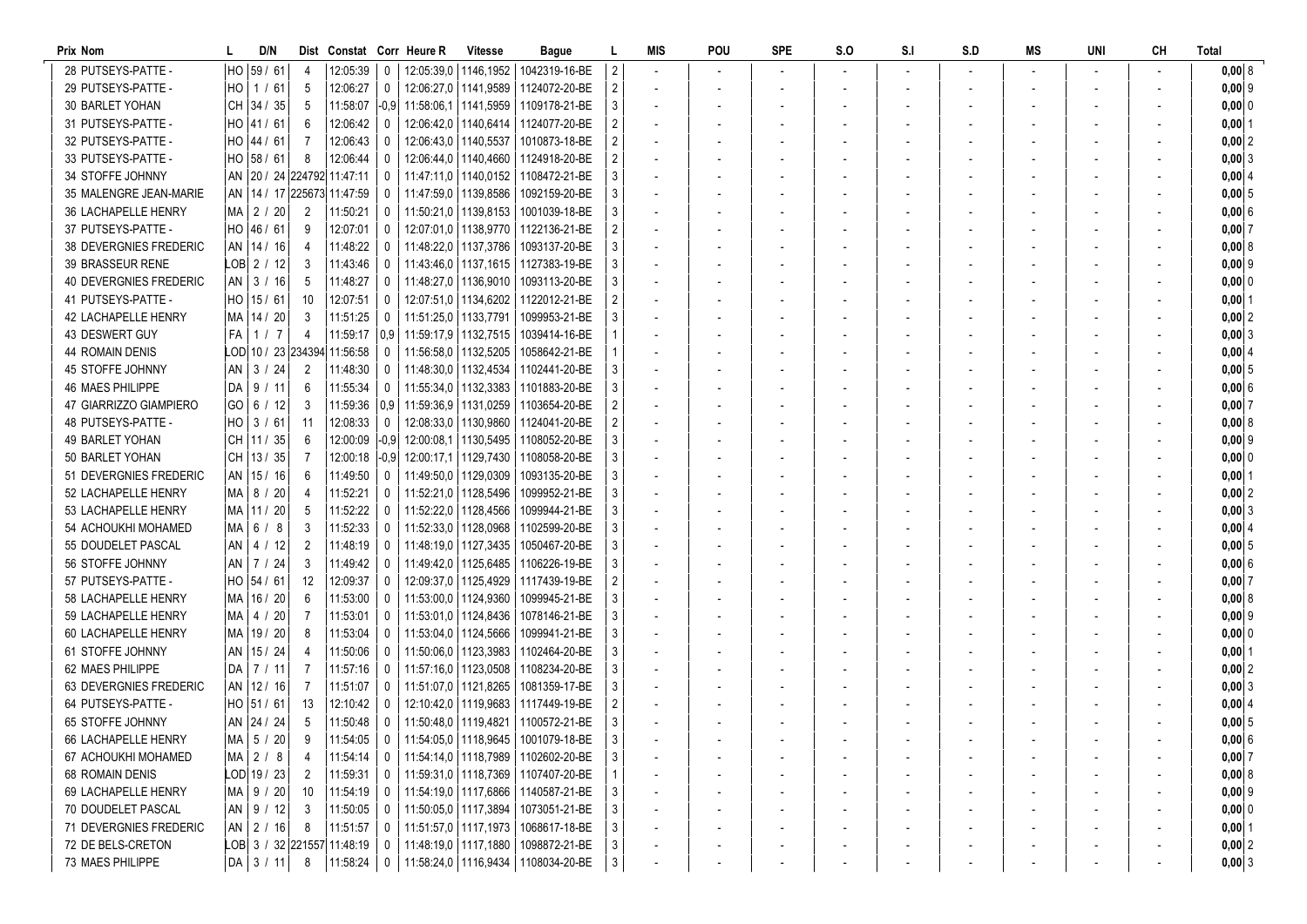| Prix Nom                      | D/N                          |                | Dist Constat Corr Heure R |                  |                           | <b>Vitesse</b>         | Bague                                   |                | MIS                      | POU | <b>SPE</b> | S.O | S <sub>1</sub> | S.D | MS | UNI | <b>CH</b> | Total          |
|-------------------------------|------------------------------|----------------|---------------------------|------------------|---------------------------|------------------------|-----------------------------------------|----------------|--------------------------|-----|------------|-----|----------------|-----|----|-----|-----------|----------------|
| 74 MALENGRE JEAN-MARIE        | AN   11 / 17                 | 2              | 11:52:07                  | 0                |                           |                        | 11:52:07.0   1116.5482   1092156-20-BE  |                |                          |     |            |     |                |     |    |     |           | 0,00   4       |
| 75 DE BELS-CRETON             | $LOB$   21 / 32              | $\overline{2}$ | 11:48:26                  | $\mathbf 0$      |                           |                        | 11:48:26.0   1116.5312   1098874-21-BE  | 3              |                          |     |            |     |                |     |    |     |           | $0,00 \vert 5$ |
| 76 MALENGRE JEAN-MARIE        | AN   12 / 17                 | 3              | 11:52:13                  | $^{\circ}$       |                           |                        | 11:52:13.0   1115.9960   1134449-19-BE  |                |                          |     |            |     |                |     |    |     |           | 0,00 6         |
| 77 DEVERGNIES FREDERIC        | $AN$   5 / 16                | 9              | 11:52:14                  | 0                | 11:52:14.0   1115.6321    |                        | 1093102-20-BE                           |                |                          |     |            |     |                |     |    |     |           | $0,00$ 7       |
| <b>78 LACHAPELLE FREDDY</b>   | FO   9 / 13 228106 11:54:35  |                |                           |                  | 0.9 11:54:35.9 11114.8967 |                        | 1013239-18-BE                           |                |                          |     |            |     |                |     |    |     |           | 0,008          |
| 79 ROMAIN DENIS               | $LOD$ 5 / 23                 | -3             | 12:00:18                  | $\Omega$         |                           |                        | 12:00:18.0   1114.5697   1107405-20-BE  |                |                          |     |            |     |                |     |    |     |           | 0,00   9       |
| 80 PUTSEYS-PATTE -            | HO   40 / 61                 | 14             | 12:12:00                  | $^{\circ}$       |                           | 12:12:00.0   1113.4099 | 1124035-20-BE                           |                |                          |     |            |     |                |     |    |     |           | $0,00$ 0       |
| 81 BARLET YOHAN               | CH   10 / 35                 | 8              | 12:03:33                  | -0.91            | 12:03:32.1   1112.5484    |                        | 1050387-20-BE                           |                |                          |     |            |     |                |     |    |     |           | $0,00$  1      |
| 82 OOSTENS ARTHUR             | WA   14 / 25 243917 12:09:19 |                |                           | $\Omega$         | 12:09:19,0   1112,1682    |                        | 1049270-20-BE                           |                |                          |     |            |     |                |     |    |     |           | $0,00$ 2       |
| 83 MAES PHILIPPE              | $DA$   5 / 11                | 9              | 11:59:20                  | $\Omega$         |                           |                        | 11:59:20.0   1111.9635   1126796-19-BE  |                | $\overline{\phantom{a}}$ |     |            |     |                |     |    |     |           | 0,003          |
| 84 DOUDELET PASCAL            | $AN$   1 / 12                | 4              | 11:51:06                  | 0                |                           |                        | 11:51:06.0   1111.7404   1105320-19-BE  |                | $\sim$                   |     |            |     |                |     |    |     |           | 0,00   4       |
| 85 PUTSEYS-PATTE -            | HO 42 / 61                   | 15             | 12:12:22                  | 0                |                           |                        | 12:12:22.0   1111.5740   1124026-20-BE  |                | $\overline{\phantom{a}}$ |     |            |     |                |     |    |     |           | $0,00$ 5       |
| <b>86 DEVERGNIES FREDERIC</b> | AN   11 / 16                 | 10             | 11:53:03                  | 0                | 11:53:03.0   1111.1450    |                        | 1093112-20-BE                           |                | $\overline{\phantom{a}}$ |     |            |     |                |     |    |     |           | 0,006          |
| 87 DESWERT GUY                | $FA$ 7 / 7                   | 5              | 12:03:22                  | 0.9 <sub>1</sub> |                           |                        | 12:03:22,9   1111,0749   1125198-19-BE  |                |                          |     |            |     |                |     |    |     |           | $0,00$ 7       |
| <b>88 DEVERGNIES FREDERIC</b> | AN   6 / 16                  | -11            | 11:53:06                  | 0                | 11:53:06.0   1110.8715    |                        | 1093111-20-BE                           |                |                          |     |            |     |                |     |    |     |           | 0,0018         |
| 89 OOSTENS ARTHUR             | WA 23 / 25                   | $\overline{2}$ | 12:09:39                  | $\Omega$         | 12:09:39.0   1110.4803    |                        | 1049239-20-BE                           |                |                          |     |            |     |                |     |    |     |           | $0,00$ 9       |
| 90 DEVERGNIES FREDERIC        | AN   8 / 16                  | 12             | 11:53:16                  | $^{\circ}$       |                           |                        | 11:53:16.0   1109.9606   1081352-17-BE  |                |                          |     |            |     |                |     |    |     |           | 0,00 0         |
| 91 PUTSEYS-PATTE -            | HO   6 / 61                  | 16             | 12:12:44                  | $^{\circ}$       |                           |                        | 12:12:44,0   1109,7441   1124902-20-BE  |                |                          |     |            |     |                |     |    |     |           | $0,00$  1      |
| 92 PUTSEYS-PATTE -            | HO 57 / 61                   | 17             | 12:12:48                  | $\Omega$         |                           |                        | 12:12:48.0   1109.4120   1124086-20-BE  |                |                          |     |            |     |                |     |    |     |           | $0,00$ 2       |
| 93 BARLET YOHAN               | CH   18 / 35                 | 9              | 12:04:11                  |                  |                           |                        | -0.9 12:04:10.1 1109.2583 1109190-21-BE |                |                          |     |            |     |                |     |    |     |           | $0,00$ 3       |
| 94 PUTSEYS-PATTE -            | HO 23 / 61                   | 18             | 12:12:53                  | 0                |                           |                        | 12:12:53.0   1108.9972   1011797-18-BE  |                | $\overline{\phantom{a}}$ |     |            |     |                |     |    |     |           | $0,00$ 4       |
| 95 PUTSEYS-PATTE -            | HO 50 / 61                   | 19             | 12:12:53                  | 0                |                           |                        | 12:12:53,0   1108,9972   1075360-17-BE  |                | $\blacksquare$           |     |            |     |                |     |    |     |           | $0,00$ 5       |
| 96 GIARRIZZO GIAMPIERO        | GO 3 / 12                    | 4              | 12:03:49                  | 0.9              | 12:03:49,9 1108,7226      |                        | 1005964-18-BE                           |                |                          |     |            |     |                |     |    |     |           | 0,006          |
| 97 PUTSEYS-PATTE -            | HO 24 / 61                   | 20             | 12:12:59                  | 0                |                           |                        | 12:12:59.0   1108.4999   1122064-21-BE  |                |                          |     |            |     |                |     |    |     |           | 0,0017         |
| 98 ACHOUKHI MOHAMED           | MA I<br>4/8                  | 5              | 11:56:08                  | $\Omega$         |                           |                        | 11:56:08.0   1108.4864   1154167-20-BE  |                |                          |     |            |     |                |     |    |     |           | 0,008          |
| 99 PUTSEYS-PATTE -            | $HO$   16 / 61               | 21             | 12:13:00                  | $\Omega$         |                           |                        | 12:13:00.0   1108.4170   1079581-21-BE  |                |                          |     |            |     |                |     |    |     |           | $0,00$ 9       |
| 100 PUTSEYS-PATTE -           | $HO$   7 / 61                | 22             | 12:13:03                  | $\Omega$         |                           |                        | 12:13:03.0   1108.1686   1124015-20-BE  |                |                          |     |            |     |                |     |    |     |           | $0,000$ 0      |
| 101 DOUDELET PASCAL           | $AN$   5 / 12                | 5              | 11:51:55                  | 0                |                           |                        | 11:51:55.0   1107.2440   1092547-20-BE  |                |                          |     |            |     |                |     |    |     |           | $0,00$  1      |
| 102 COLLIN LUDOVIC            | RA 39 / 39 237454 12:04:30   |                |                           | 0                |                           |                        | 12:04:30.0   1107.0117   1064923-19-BE  |                |                          |     |            |     |                |     |    |     |           | $0,00$ 2       |
| 103 DOUDELET PASCAL           | $AN$ 6 / 12                  | 6              | 11:51:58                  | 0                |                           |                        | 11:51:58.0   1106.9698   1074076-21-BE  |                |                          |     |            |     |                |     |    |     |           | $0,00$ 3       |
| 104 PUTSEYS-PATTE -           | HO 45 / 61                   | 23             | 12:13:43                  | 0                |                           |                        | 12:13:43.0   1104.8663   1159829-18-BE  |                | $\overline{\phantom{a}}$ |     |            |     |                |     |    |     |           | 0,0014         |
| 105 PUTSEYS-PATTE -           | HO 43 / 61                   | 24             | 12:13:47                  | 0                |                           |                        | 12:13:47.0   1104.5371   1159834-18-BE  |                |                          |     |            |     |                |     |    |     |           | 0,005          |
| 106 LELOIR GONZALES           | $MO$ 5 / 12                  | $\overline{2}$ | 11:58:07                  | $\Omega$         | 11:58:07.0   1104.3950    |                        | 1098187-21-BE                           |                |                          |     |            |     |                |     |    |     |           | 0,00 6         |
| 107 DE NORRE-COLLIN LIONEL    | RA 3 / 22 237540 12:05:07    |                |                           | $^{\circ}$       |                           | 12:05:07.0   1104.2380 | 1049373-20-BE                           |                |                          |     |            |     |                |     |    |     |           | 0,0017         |
| 108 OOSTENS ARTHUR            | WA 24 / 25                   | 3              | 12:10:59                  | $\Omega$         |                           | 12:10:59,0   1103,7802 | 1049313-20-BE                           |                |                          |     |            |     |                |     |    |     |           | 0,008          |
| 109 GIARRIZZO GIAMPIERO       | GO   12 / 12                 | 5              | 12:04:50                  | 0.9              |                           |                        | 12:04:50,9   1103,4761   1078478-21-BE  |                |                          |     |            |     |                |     |    |     |           | $0,00$ 9       |
| 110 DESWERT GUY               | FA  <br>6/7                  | 6              | 12:04:57                  | 0.9 <sub>1</sub> |                           |                        | 12:04:57.9   1102.8912   1039410-16-BE  |                |                          |     |            |     |                |     |    |     |           | $0,000$ 0      |
| 111 PUTSEYS-PATTE -           | HO 38 / 61                   | 25             | 12:14:08                  | $\mathbf 0$      |                           |                        | 12:14:08,0   1102,8123   1010880-18-BE  |                |                          |     |            |     |                |     |    |     |           | $0,00$ 1       |
| 112 STOFFE JOHNNY             | AN   19 / 24                 | 6              | 11:53:52                  | $\mathbf 0$      |                           |                        | 11:53:52,0   1102,6422   1108464-21-BE  | 3              |                          |     |            |     |                |     |    |     |           | $0,00$ 2       |
| 113 PUTSEYS-PATTE -           | HO 39 / 61                   | 26             | 12:14:13                  | $\mathbf 0$      |                           |                        | 12:14:13,0   1102,4024   1124037-20-BE  |                |                          |     |            |     |                |     |    |     |           | 0,003          |
| 114 BRASSEUR RENE             | $LOB$ 10 / 12                | 4              | 11:49:53                  | $\mathbf{0}$     |                           |                        | 11:49:53,0   1102,3630   1074683-21-BE  |                |                          |     |            |     |                |     |    |     |           | 0,004          |
| 115 BRASSEUR RENE             | $LOB$ 7 / 12                 | 5              | 11:49:57                  | 0                |                           |                        | 11:49:57,0   1101,9955   1074673-21-BE  |                |                          |     |            |     |                |     |    |     |           | 0,005          |
| 116 LELOIR GONZALES           | $MO$ 3 / 12                  | 3              | 11:58:40                  | 0                |                           |                        | 11:58:40,0   1101,4840   1118619-20-BE  |                |                          |     |            |     |                |     |    |     |           | 0,006          |
| 117 PUTSEYS-PATTE -           | HO 21 / 61                   | 27             | 12:14:36                  | $\mathbf{0}$     |                           |                        | 12:14:36,0   1100,5210   1124071-20-BE  |                |                          |     |            |     |                |     |    |     |           | 0,007          |
| 118 DOUDELET PASCAL           | $AN$   2 / 12                | 7              | 11:53:18                  | $^{\circ}$       |                           |                        | 11:53:18,0   1099,7098   1105335-19-BE  | 3              |                          |     |            |     |                |     |    |     |           | 0,008          |
| 119 PUTSEYS-PATTE -           | $HO$ 9 / 61                  | 28             | 12:15:05                  | $\mathbf 0$      |                           |                        | 12:15:05,0   1098,1577   1117407-19-BE  | $\overline{2}$ |                          |     |            |     |                |     |    |     |           | $0,00$ 9       |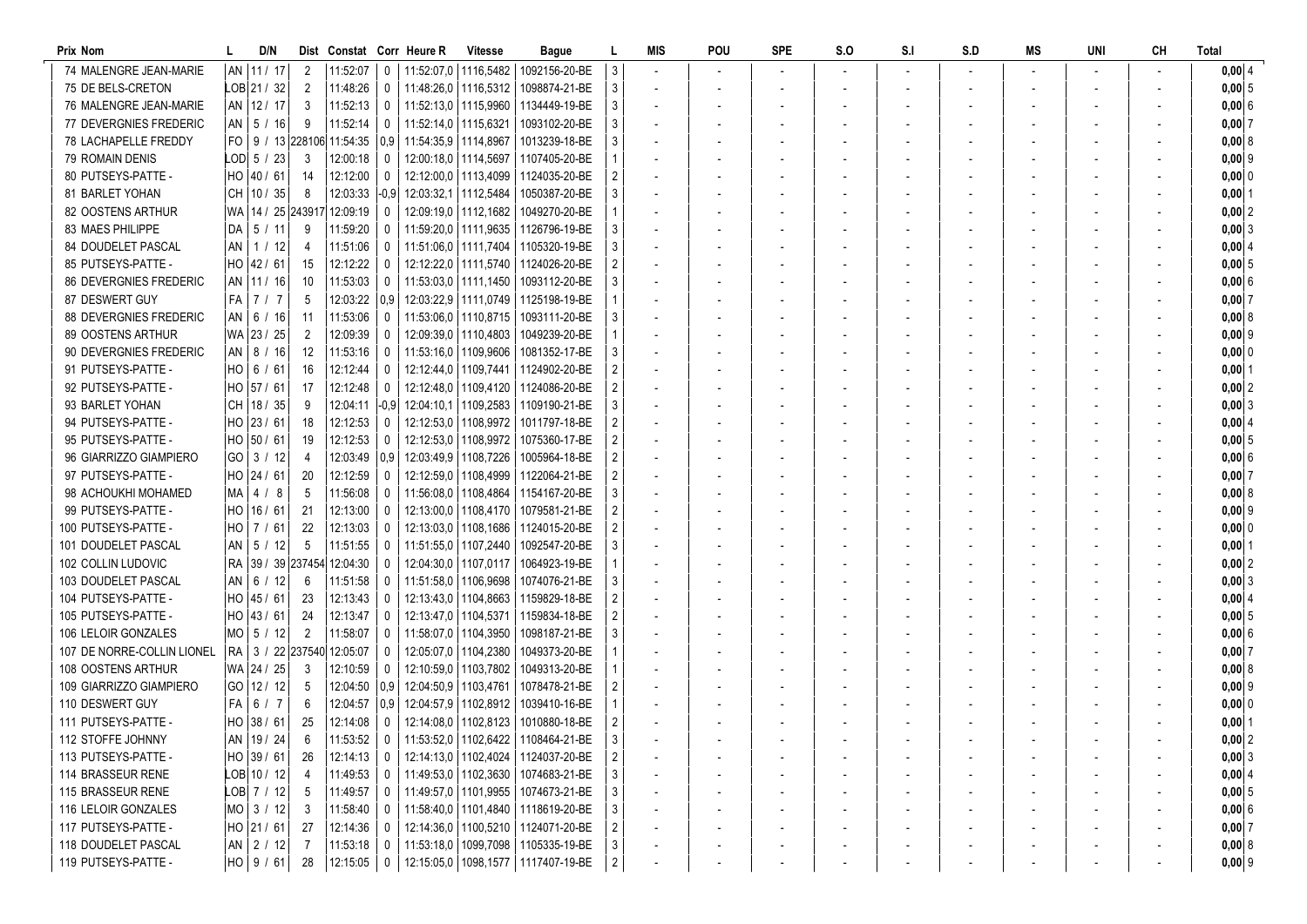| Prix Nom                                                                                    |                   | D/N |                | Dist Constat Corr Heure R   |                |                        | <b>Vitesse</b>         | Bague                                  |   | MIS                      | POU | <b>SPE</b> | S.O | S <sub>1</sub> | S.D | MS                       | UNI | <b>CH</b> | Total      |
|---------------------------------------------------------------------------------------------|-------------------|-----|----------------|-----------------------------|----------------|------------------------|------------------------|----------------------------------------|---|--------------------------|-----|------------|-----|----------------|-----|--------------------------|-----|-----------|------------|
| <b>120 DEVERGNIES FREDERIC</b>                                                              | AN   10 / 16      |     | 13             | 11:55:38                    | 0              |                        |                        | 11:55:38,0   1097,1859   1068586-18-BE |   |                          |     |            |     |                |     |                          |     |           | 0,00 0     |
| 121 PUTSEYS-PATTE -                                                                         | HO   19 / 61      |     | 29             | 12:15:20                    | $\mathbf 0$    |                        |                        | 12:15:20.0   1096.9393   1124070-20-BE |   |                          |     |            |     |                |     |                          |     |           | $0,00$ 1   |
| 122 MALENGRE JEAN-MARIE                                                                     | AN 3 / 17         |     | 4              | 11:55:48                    | 0              |                        |                        | 11:55:48.0   1096.5646   1092150-20-BE |   |                          |     |            |     |                |     |                          |     |           | $0,00$  2  |
| 123 LELOIR GONZALES                                                                         | MO   6 / 12       |     | 4              | 11:59:39                    | $^{\circ}$     | 11:59:39.0   1096.3177 |                        | 1098202-21-BE                          |   |                          |     |            |     |                |     |                          |     |           | 0,003      |
| 124 MALENGRE JEAN-MARIE                                                                     | $AN$   9 / 17     |     | 5              | 11:55:53                    | $^{\circ}$     | 11:55:53,0             | 1096,1208              | 1066998-18-BE                          |   |                          |     |            |     |                |     |                          |     |           | $0,00$ 4   |
| 125 MALENGRE JEAN-MARIE                                                                     | AN   7 / 17       |     | 6              | 11:55:54                    | $\Omega$       | 11:55:54,0             | 1096,0321              | 1061586-17-BE                          |   |                          |     |            |     |                |     |                          |     |           | $0,00$ 5   |
| <b>126 ROMAIN DENIS</b>                                                                     | LOD  1 / 23       |     | 4              | 12:03:53                    | 0              | 12:03:53,0             | 1095,8965              | 1000512-18-BE                          |   |                          |     |            |     |                |     |                          |     |           | 0,006      |
| 127 BEUVELET ALBERT                                                                         |                   |     |                | AN   7 / 21 223810 11:54:14 | $\mathbf{0}$   | 11:54:14.0   1095.8545 |                        | 1092581-20-BE                          |   |                          |     |            |     |                |     |                          |     |           | $0,00$ 7   |
| 128 BEUVELET ALBERT                                                                         | $AN$   6 / 21     |     | 2              | 11:54:16                    | $\Omega$       | 11:54:16.0             | 1095,6757              | 1092592-20-BE                          |   |                          |     |            |     |                |     |                          |     |           | 0,008      |
| <b>129 ROMAIN DENIS</b>                                                                     | LOD  6 / 23       |     | 5              | 12:03:56                    | 0              |                        | 12:03:56.0   1095.6404 | 1000513-18-BE                          |   | $\blacksquare$           |     |            |     |                |     |                          |     |           | $0,00$ 9   |
| 130 PUTSEYS-PATTE -                                                                         | HO 49 / 61        |     | 30             | 12:15:41                    | $\mathbf 0$    |                        |                        | 12:15:41.0   1095.2382   1122034-21-BE |   | $\overline{\phantom{a}}$ |     |            |     |                |     |                          |     |           | $0,00$ 0   |
| 131 BARLET YOHAN                                                                            | CH 12 / 35        |     | 10             | 12:06:58                    | $-0,9$         |                        |                        | 12:06:57.1   1095.0273   1108053-20-BE |   | $\overline{\phantom{a}}$ |     |            |     |                |     | $\overline{\phantom{a}}$ |     |           | $0,00$   1 |
| 132 DE NORRE-COLLIN LIONEL                                                                  | RA   1 / 22       |     | $\overline{2}$ | 12:07:09                    | 0              |                        |                        | 12:07:09.0   1093.8983   1049358-20-BE |   | $\overline{\phantom{a}}$ |     |            |     |                |     |                          |     |           | $0,00$  2  |
| 133 PUTSEYS-PATTE -                                                                         | HO 60 / 61        |     | 31             | 12:16:06                    | 0              | 12:16:06.0             |                        | 1093,2198   1122042-21-BE              |   |                          |     |            |     |                |     |                          |     |           | 0,003      |
| 134 BARLET YOHAN                                                                            | $CH$ 30 / 35      |     | -11            | 12:07:22                    | -0.91          | 12:07:21,1             |                        | 1093,0121   1109194-21-BE              |   |                          |     |            |     |                |     |                          |     |           | 0,0014     |
| 135 PUTSEYS-PATTE -                                                                         | $HO$   8 / 61     |     | 32             | 12:16:10                    | $^{\circ}$     | 12:16:10.0             |                        | 1092,8976 1117527-19-BE                |   |                          |     |            |     |                |     |                          |     |           | $0,00$ 5   |
| 136 LELOIR GONZALES                                                                         | $MO$ 1 / 12       |     | 5              | 12:00:19                    | $\Omega$       | 12:00:19,0             |                        | 1092,8425   1118622-20-BE              |   |                          |     |            |     |                |     |                          |     |           | 0,00 6     |
| 137 GIARRIZZO GIAMPIERO                                                                     | GO 2 / 12         |     | 6              | 12:06:56                    | 0.9            | 12:06:56,9             |                        | 1092,7948   1066551-19-BE              |   |                          |     |            |     |                |     |                          |     |           | $0,00$ 7   |
| 138 PUTSEYS-PATTE -                                                                         | HO 26 / 61        |     | 33             | 12:16:16                    | $\mathbf{0}$   |                        |                        | 12:16:16.0   1092.4146   1124150-20-BE |   |                          |     |            |     |                |     |                          |     |           | 0,008      |
| 139 COLLIN LUDOVIC                                                                          | RA   1 / 39       |     | $\overline{2}$ | 12:07:22                    | 0              |                        |                        | 12:07:22.0   1092.4123   1060119-17-BE |   |                          |     |            |     |                |     |                          |     |           | $0,00$ 9   |
| 140 DE NORRE-COLLIN LIONEL                                                                  | RA 11/22          |     | 3              | 12:07:28                    | 0              |                        |                        | 12:07:28.0   1092.3053   1049352-20-BE |   | $\overline{\phantom{a}}$ |     |            |     |                |     |                          |     |           | $0,000$ 0  |
| 141 STOFFE JOHNNY                                                                           | $AN$   6 / 24     |     | 7              | 11:55:49                    | 0              |                        |                        | 11:55:49.0   1092.1953   1102456-20-BE |   | $\overline{\phantom{a}}$ |     |            |     |                |     |                          |     |           | $0,00$   1 |
| 142 DE BELS-CRETON                                                                          | $LOB$ 8 / 32      |     | 3              | 11:52:52                    | 0              | 11:52:52,0             |                        | 1092,1311   1118756-20-BE              |   |                          |     |            |     |                |     |                          |     |           | $0,00$ 2   |
| 143 DE BELS-CRETON                                                                          | LOB 11 / 32       |     |                | 11:52:53                    | 0              | 11:52:53,0             | 1092,0414              | 1097936-21-BE                          |   |                          |     |            |     |                |     |                          |     |           | $0,00$ 3   |
| 144 MALENGRE JEAN-MARIE                                                                     | AN $\vert$ 2 / 17 |     |                | 11:56:41                    | $\Omega$       | 11:56:41.0             | 1091,8781              | 1092155-20-BE                          |   |                          |     |            |     |                |     |                          |     |           | 0,00   4   |
| <b>145 MALENGRE JEAN-MARIE</b>                                                              | AN   16 / 17      |     | 8              | 11:56:53                    | 0              | 11:56:53,0             |                        | 1090,8225   1133845-19-BE              |   |                          |     |            |     |                |     |                          |     |           | $0,00$ 5   |
| 146 OOSTENS ARTHUR                                                                          | WA   8 / 25       |     |                | 12:13:38                    | $\Omega$       |                        |                        | 12:13:38.0   1090.7006   1153196-19-BE |   |                          |     |            |     |                |     |                          |     |           | 0,006      |
| 147 BEUVELET ALBERT                                                                         | AN   18 / 21      |     | 3              | 11:55:12                    | $\Omega$       | 11:55:12,0   1090,6920 |                        | 1074585-21-BE                          |   |                          |     |            |     |                |     |                          |     |           | $0,00$ 7   |
| 148 LELOIR GONZALES                                                                         | MO 12 / 12        |     | 6              | 12:00:48                    | $^{\circ}$     |                        |                        | 12:00:48.0   1090.3368   1001174-18-BE |   | $\overline{\phantom{a}}$ |     |            |     |                |     |                          |     |           | 0,00   8   |
| 149 PUTSEYS-PATTE -                                                                         | HO 18 / 61        |     | 34             | 12:16:46                    | $^{\circ}$     |                        | 12:16:46.0   1090.0060 | 1079593-21-BE                          |   |                          |     |            |     |                |     |                          |     |           | $0,00$ 9   |
| 150 LACHAPELLE HENRY                                                                        | MA 3 / 20         |     | -11            | 11:59:31                    | 0              |                        |                        | 11:59:31.0   1089.9468   1162639-18-BE |   | $\overline{\phantom{a}}$ |     |            |     |                |     |                          |     |           | $0,000$ 0  |
| 151 BEUVELET ALBERT                                                                         | AN 21 / 21        |     | 4              | 11:55:23                    | $\mathbf{0}$   |                        | 11:55:23,0   1089,7184 | 1092588-20-BE                          |   |                          |     |            |     |                |     |                          |     |           | $0,00$  1  |
| 152 PUTSEYS-PATTE -                                                                         | $HO$   11 / 61    |     | 35             | 12:16:51                    | $\mathbf{0}$   | 12:16:51.0             |                        | 1089,6055   1122009-21-BE              |   |                          |     |            |     |                |     |                          |     |           | $0,00$  2  |
| 153 OOSTENS ARTHUR                                                                          | WA 3 / 25         |     | 5              | 12:13:55                    | $\Omega$       | 12:13:55,0             |                        | 1089,3204   1124436-19-BE              |   |                          |     |            |     |                |     |                          |     |           | 0,00 3     |
| <b>154 ROMAIN DENIS</b>                                                                     | LOD 11 / 23       |     | 6              | 12:05:13                    | $\Omega$       | 12:05:13.0   1089.1071 |                        | 1058621-21-BE                          |   |                          |     |            |     |                |     |                          |     |           | $0,00$ 4   |
| 155 DEVERGNIES FREDERIC                                                                     | AN   13 / 16      |     | 14             | 11:57:11                    | 0              | 11:57:11,0   1088,9776 |                        | 1068595-18-BE                          |   |                          |     |            |     |                |     |                          |     |           | 0,005      |
| 156 BARLET YOHAN                                                                            | CH   6 / 35       |     | 12             | 12:08:18                    | -0.91          |                        |                        | 12:08:17.1   1088.3386   1109168-21-BE |   |                          |     |            |     |                |     |                          |     |           | 0,006      |
| 157 DE NORRE-COLLIN LIONEL                                                                  | RA   5 / 22       |     | 4              | 12:08:23                    | $^{\circ}$     |                        |                        | 12:08:23,0   1087,7204   1064987-19-BE |   |                          |     |            |     |                |     |                          |     |           | $0,00$ 7   |
| 158 DOUDELET PASCAL                                                                         | AN   10 / 12      |     | 8              | $11:55:36$ 0                |                |                        |                        | 11:55:36,0   1087,4076   1073050-21-BE | 3 |                          |     |            |     |                |     |                          |     |           | 0,00   8   |
| 159 DEGUELDRE GREMELPONT CO   4 / 5 230718 12:02:14 -0,9 12:02:13,1 1087,1728 1059415-21-BE |                   |     |                |                             |                |                        |                        |                                        |   |                          |     |            |     |                |     |                          |     |           | $0,00$ 9   |
| 160 MAES PHILIPPE                                                                           | $DA$   2 / 11     |     | 10             | 12:04:09                    | $\overline{0}$ |                        |                        | 12:04:09,0   1086,9531   1065813-19-BE |   |                          |     |            |     |                |     |                          |     |           | $0,00$ 0   |
| 161 OOSTENS ARTHUR                                                                          | WA   18 / 25      |     | -6             | 12:14:30                    | $^{\circ}$     |                        |                        | 12:14:30,0   1086,4900   1059847-21-BE |   |                          |     |            |     |                |     |                          |     |           | $0,00$  1  |
| 162 PUTSEYS-PATTE -                                                                         | HO 55 / 61        |     | -36            | 12:17:40                    | $^{\circ}$     |                        |                        | 12:17:40,0   1085,6969   1122045-21-BE |   |                          |     |            |     |                |     |                          |     |           | $0,00$ 2   |
| 163 MALENGRE JEAN-MARIE                                                                     | AN   6 / 17       |     | 9              | 11:57:53                    | 0              |                        |                        | 11:57:53,0   1085,5752   1066996-18-BE |   |                          |     |            |     |                |     |                          |     |           | 0,003      |
| 164 DE BELS-CRETON                                                                          | $LOB$ 15 / 32     |     | -5             | 11:54:07                    | $\mathbf 0$    |                        |                        | 11:54:07,0   1085,4430   1125850-19-BE |   |                          |     |            |     |                |     |                          |     |           | 0,004      |
| 165 STOFFE JOHNNY                                                                           | $AN$   1 / 24     |     | 8              | 11:57:12                    | $\mathbf 0$    |                        |                        | 11:57:12,0   1084,9036   1102489-20-BE | 3 |                          |     |            |     |                |     |                          |     |           | $0,00$ 5   |